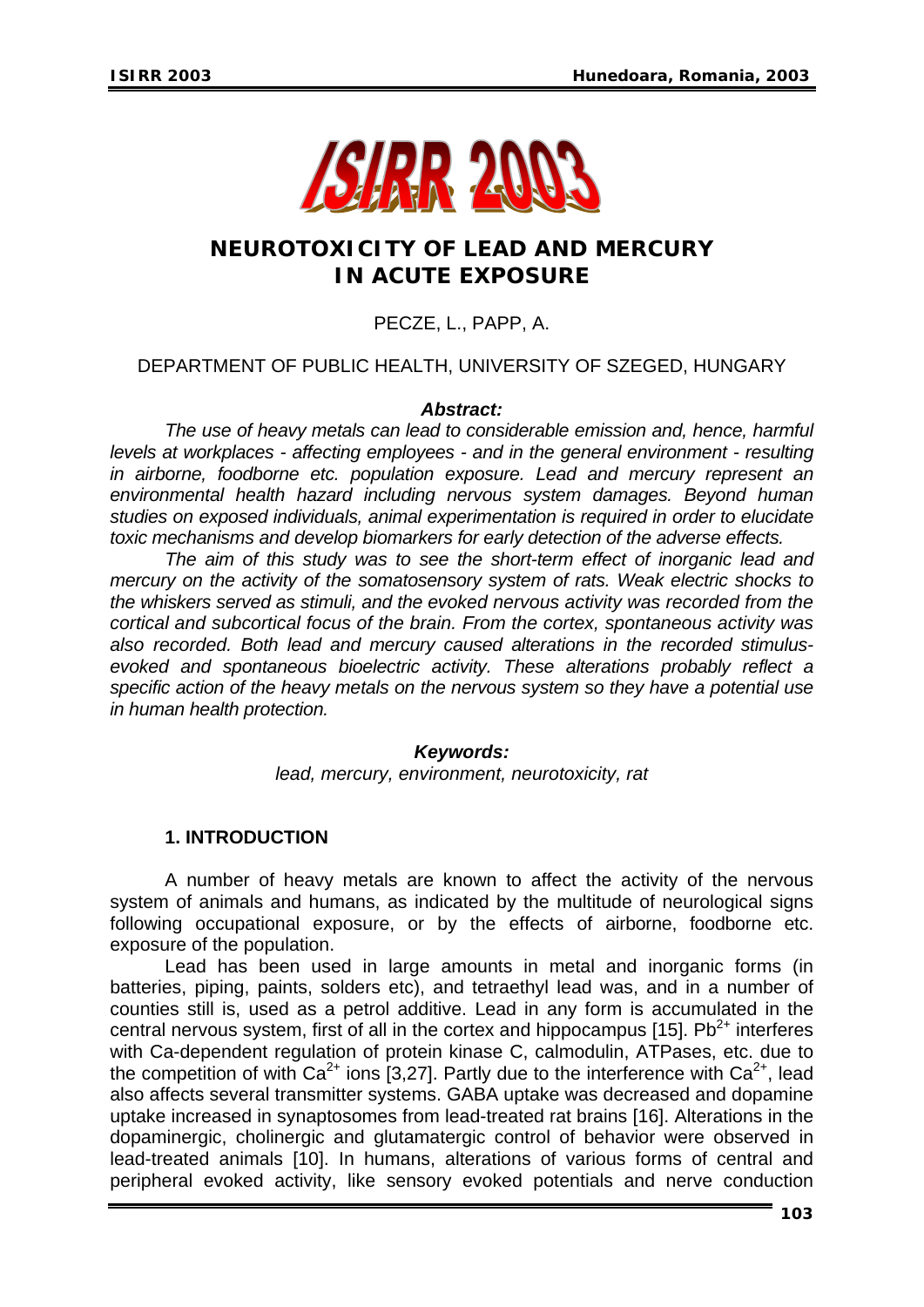velocity, were described in lead-exposed individuals [2,19]. In our earlier studies, similar changes were found in rats after up to 12 weeks oral exposure by  $Pb^{2+}$  [22].

Mercury is another heavy metals known to be harmful for the nervous system. In occupational exposure to inorganic mercury, alterations of the spontaneous [25] and stimulus-evoked [19] cortical electrical activity have been reported. Mercury in animal experiments affected a number of ion channels in the peripheral and central nervous system [29].  $Hg^{2+}$  also interfered with calcium homeostasis, by disturbing Ca uptake to the endoplasmic reticulum [13]. In rats treated with ionic mercury, higher than normal levels of the transmitters noradrenaline [14] as well as dopamine and serotonin [18] were seen. In vitro ligand binding of rat cortical muscarinic receptors also was negatively affected by  $Ha^{2+}$  [8]. In earlier studies of our group on mercury effects on the cortical activity, rats receiving subchronic HgCl<sub>2</sub> treatment showed alterations in the spontaneous [11] and stimulus evoked [28] cortical activity.

The aim of the present study was to see the short-term effect of inorganic lead and mercury on the activity of the somatosensory system of rats.

#### **2. METHODS**

 Adult male Wistar rats of ca. 350 g b.w. were used in the experiments. After urethane anaesthesia (1000 mg/kg b.w., ip.) the animals' head was fixed in a stereotaxic frame and the left hemisphere was exposed. Wounds were sprayed with 10 % lidocaine and the exposed cortex was covered with warm paraffin oil. Recording of spontaneous activity (electrocorticogram, ECoG) and evoked potentials (EPs) commenced after an hour of recovery. Somatosensory stimulation was done by a pair of needles delivering weak electric shocks to the whiskery part of the skin (rectangular pulses: 3-4 V, 0.2 msec). EPs were recorded from the primary somatosensory cortical focus (ball-tipped silver electrode) and from the thalamic relay nucleus VPM (steel needle electrode placed to stereotaxic coordinates [24]. The pattern of recording consisted of a five minutes ECoG taken from the cortical sufrace, then EPs by applying one train of 20 stimuli to the whiskery skin. This pattern was repeated every 20 minutes.

Recording and evaluation of the electrical activity was done by a PC and the NEUROSYS software (Experimetria, UK). After 5 control records, mercury (HgCl<sub>2</sub>, 7 mg/kg) or lead  $(Pb(CH_3COO)_2$ , 1000 mg/kg) was administered via a peritoneal cannula and the recording was continued for further ca. 2 hours. After averaging the individual EPs, peak-to-peak amplitude and latency of the main peaks (from the stimulus artefact) was measured. From the ECoGs, band activity (standard, delta to gamma [17] was automatically determined and the so-called ECoG index calculated (relation of the low and high frequencies in the recorded ECoG; delta+theta/beta1+beta2).

### **3. RESULTS**

The effect of the heavy metals mostly started immediately after administration and developed in the next 2 hours.

On the spontaneous activity (ECoG index), a trend to decreased activity was seen (Fig. 1). The effect was significant when Hg, but not when Pb, was administered.

The amplitude of the evoked potentials increased. This effect was also stronger with Hg than with Pb, and was generally more pronounced on the cortical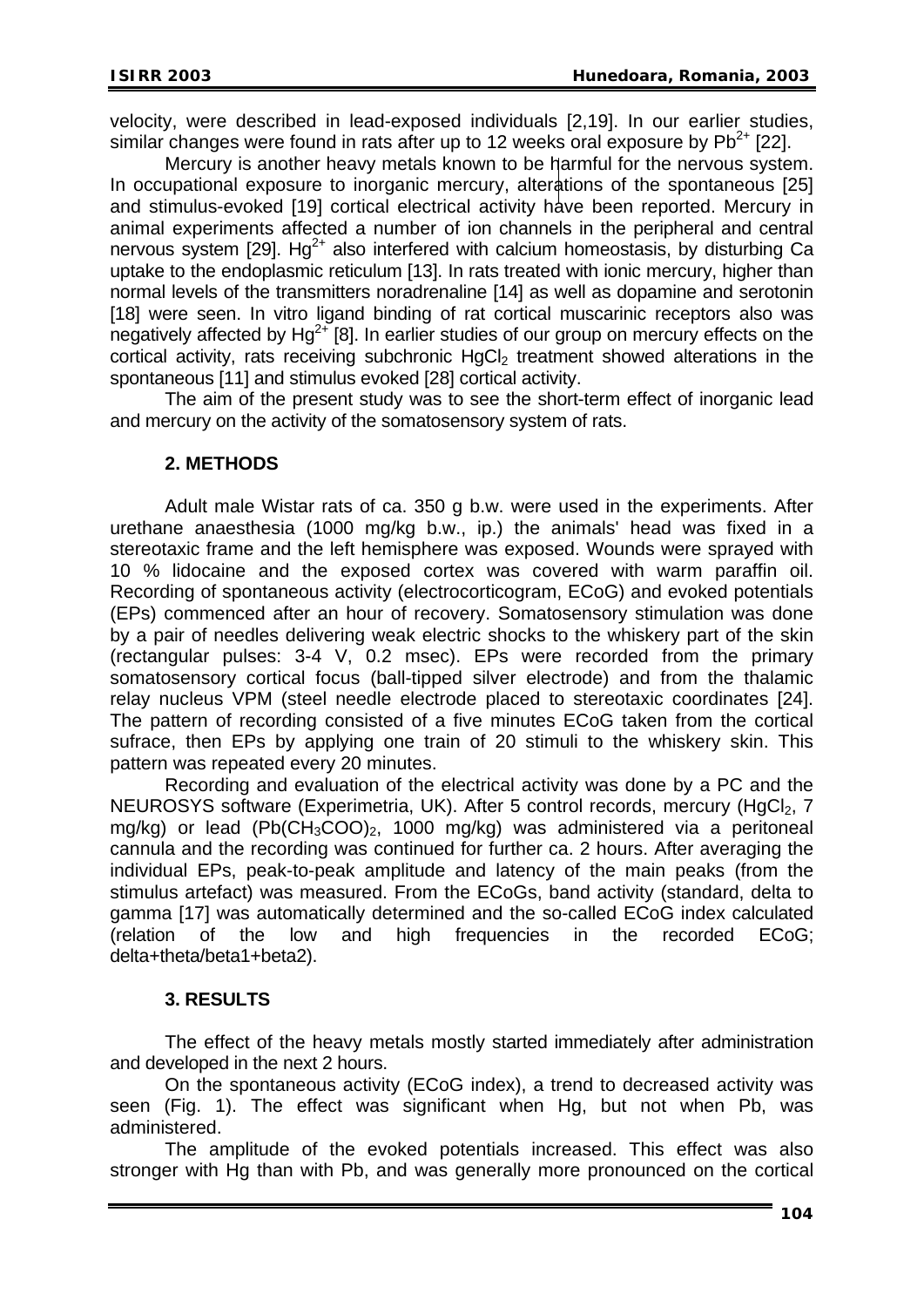projection area than at the thalamic relay site (Fig. 2). Both metals increased the latency of the EPs (Fig. 3), the effect being significant both at the thalamic and at the cortical recording site.

In case of Hg administration, there was a significant correlation between the alteration of the spontaneous cortical activity (ECoG index) and the evoked potential amplitude, as shown by the correlation diagram (Fig. 4, left). In case of Pb, the correlation was poor (Fig. 4, right).



*Fig. 1. Effect of Hg and Pb on the spontaneous cortical activity of rats (mean+SD, n=8).* 

*Abscissa: measurements (metal given just before measurement 1). Ordinate: relative change of the ECoG index (treated/averaged control). Linear trend lines fitted by EXCEL. \*: p<0.05* 



*Fig. 2. Increase of the evoked potential amplitude on Hg and Pb administration in the cortical focus (left) and the thalamic relay site (right). Displayed as in Fig. 1.*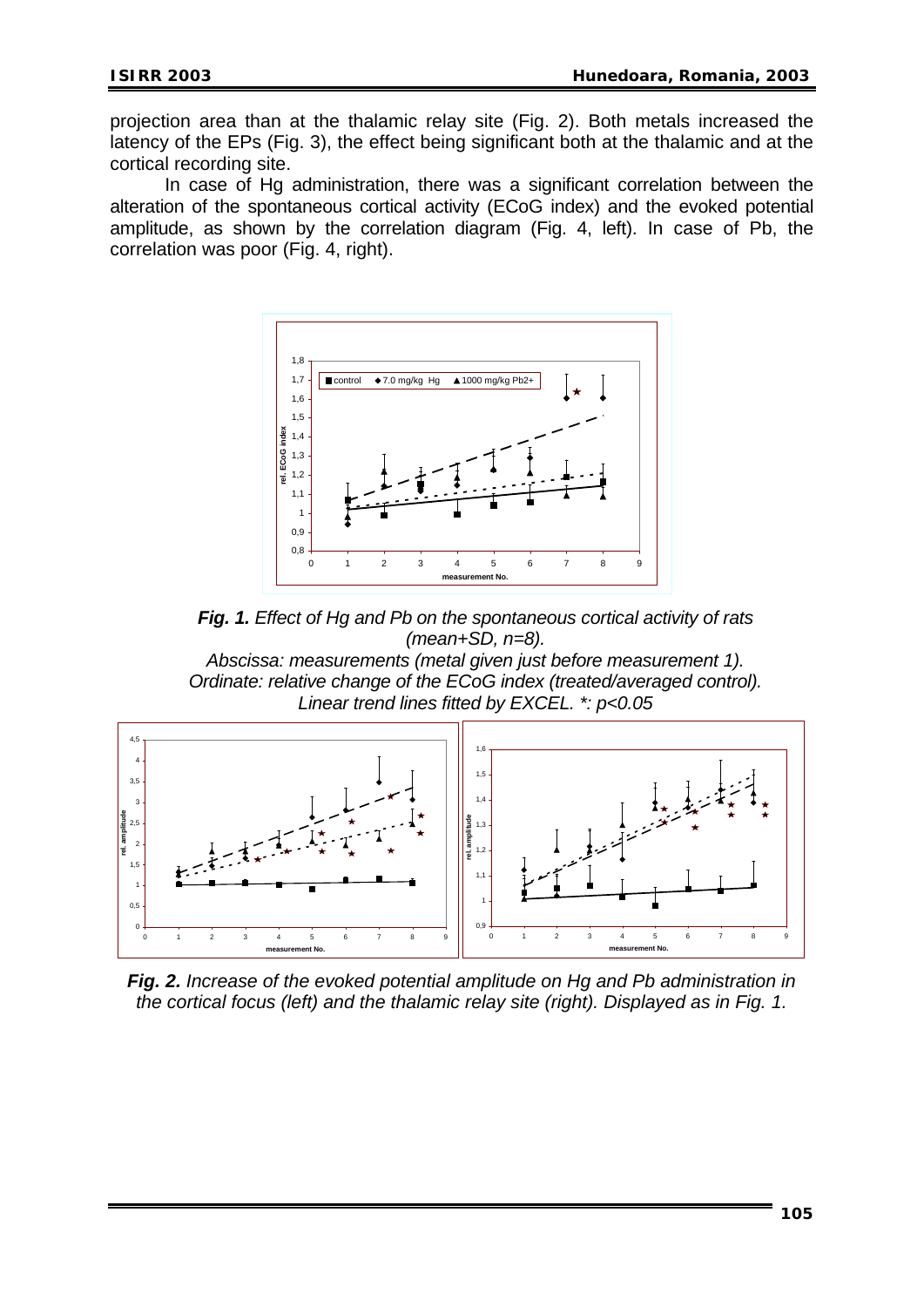

*Fig. 3. Increase of the evoked potential latency (1st peak) on Hg and Pb inistration in the cortical focus (left) and the thalamic relay site (right). Displayed adm as in Fig. 1.* 



*Fig. 4. Diagrams of the correlation between the changes of the spontaneous (abscissa) and the evoked (ordinate) cortical activity in case of Hg (left) and Pb (right). trend lines fitted and correlation coefficients calculated by EXCEL.* 

### **4. DISCUSSION**

Following exposure to inorganic mercury compounds, accumulation of mercury within the CNS has been demonstrated [1,21], in spite of its tendency to bond to plasma proteins. Pb<sup>2+</sup>, although forms low solubility salts with physiological anions like CI, is readily absorbed by various routes of exposure [31]. Entering the blood stream,  $Pb^{2+}$ passes the blood-brain barrier above a concentration threshold [4].

The alterations of the cortical evoked potentials found in our work (increased latency and amplitude) were similar to those seen in chloralkali workers [9] which has several possible explanations. The excitatory thalamocortical input is glutamatergic, and  $Hq^{2+}$  inhibits the glial uptake of Glu [7]. Lead, too, interferes with the spontaneous and stimulus-evoked release of Glu and GABA  $[5,6,30]$ . In case of  $Hg^{2+}$ , an effect on the ascending cholinergic activation  $[20]$  is also likely. Hg<sup>2+</sup> inhibits choline acetyltransferase [12] and decreases the binding of ACh on the muscarinic receptors [26], resulting in less activation. Inorganic lead could possibly interfere with the cholinergic activation of the cortex by increasing the spontaneous and decreasing the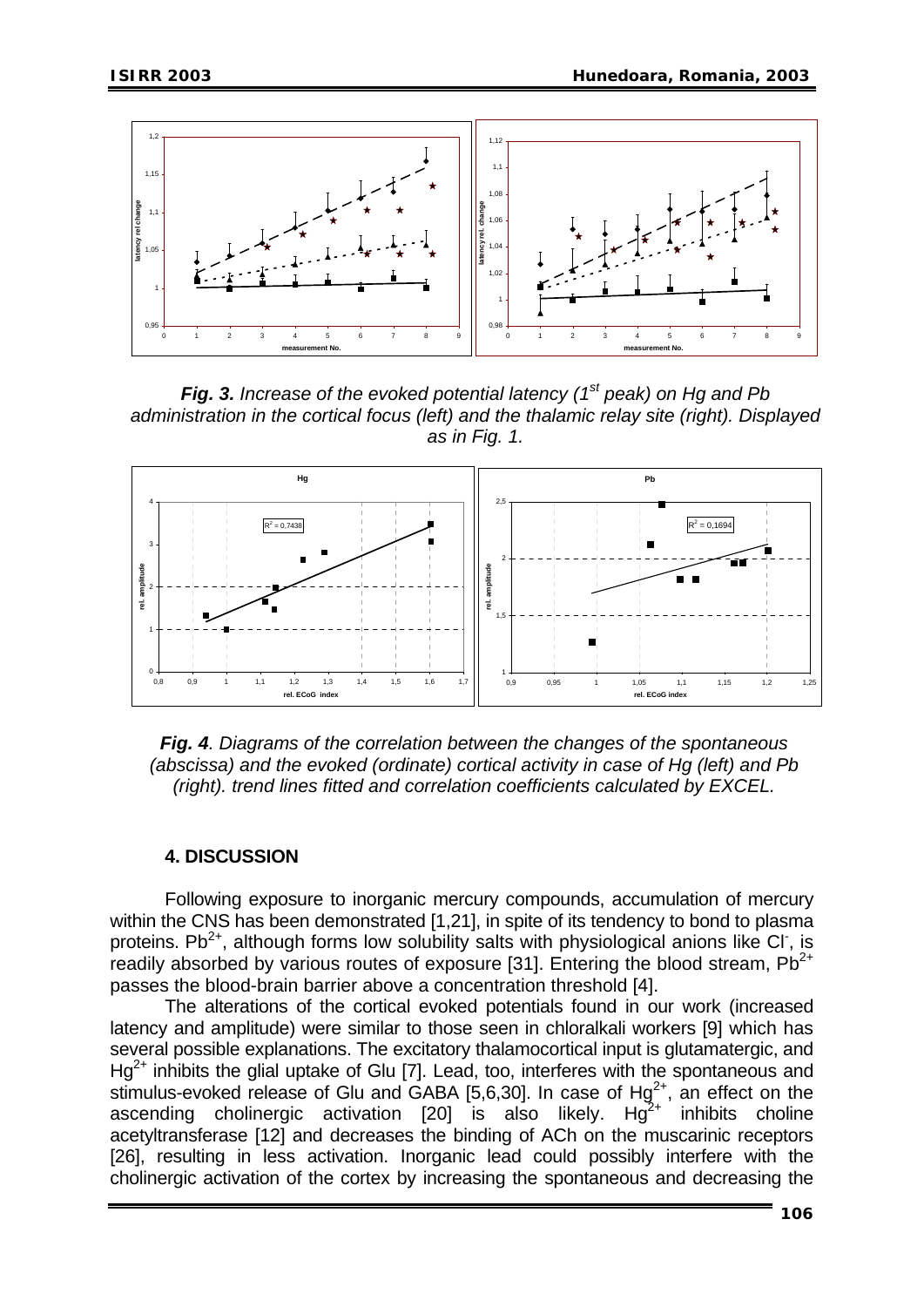stimulus-evoked synaptic release of ACh [30]. In our results, however, the correlation between spontaneous and evoked cortical activity was firm for  $Hq^{2+}$  but poor for Pb<sup>2+</sup>.

These alterations probably reflect a specific action of the heavy metals on the nervous system so they have a potential use in human health protection.

*Supported by the Hungarian OTKA grant No. 042955.* 

## **5. REFERENCES**

- *1. Aposhian, M.M., Maiorino, R.M., Xu, Z., Aposhian, H.V.: Sodium 2,3-dimercapto-1-propanesulfinate (DMPS) treatment does not redistribute lead or mercury to the brain of rats. Toxicology 109:49-55 (1996).*
- *2. Araki, S., Sato, H., Yokoyama, K., Murata, K.: Sublcinical neurophysiological effects of lead: A review on peripheral, central, and autonomic nervous system effects in lead workers. Am. J. Ind. Med. 37:193-204 (2000).*
- *3. Bettaiya, R., Yallapragada, P.R., Hall, E., Rajana, S.: In vitro effect of lead on Ca2+-ATPase in synaptic plasma membranes and microsomes of rat cerebellar cortex and cerebellum. Ecotoxicol. Environ. Safety 33:157-62 (1996).*
- *4. Bradbury, M.W. Deane, R.: Permeability of the blood-brain barrier to lead. NeuroToxicol. 14:131-136 (1993).*
- *5. Braga, M.F.M., Pereira, E.F.R., Albuquerque, E.X.: Nanomolar concentrations of lead inhibit glutamatergic and GABAergic transmission in hippocampal neurons. Brain Res. 826:22-34 (1999a).*
- *6. Braga, M.F.M., Pereira, E.F.R., Marchioro, M., Albuquerque, E.X.: Lead increases tetrodotoxin-insensitive spontaneous release of glutamate and GABA from hippocampal neurons. Brain Res. 826:10-21 (1999b).*
- *7. Brookes, N.: In vivo evidence for the role of glutamate in the CNS toxicity of mercury. Toxicology 76:245-256 (1992).*
- *8. Castoldi, A.F., Candura, S.M., Costa, F., Manzo, L., Costa, L.G.,: Interaction of mercury compounds with muscarinic receptor subtypes in the rat brain. NeuroToxicol. 17:735-741 (1996).*
- *9. Chang, Y.C., Yeh, C.Y., Wang, J.D.: Subclinical neurotoxicity of mercury vapor revealed by a multimodality evoked potential study of chloralkali workers. Am. J. Ind. Med. 27:271-279 (1995).*
- *10. Cory-Schlechta, D.A.: Relationships between lad-induced learning impairments and changes in dopaminergic, cholinergic and glutamatergic neurotransmitter system functions. Ann. Rev. Pharmacol. Toxicol. 35:391-415 (1995).*
- *11. Dési, I., Nagymajtényi, L., Schulz, H.: Effect of subchronic mercury exposure on electrocorticogram of rats. NeuroToxicol. 17:719-724 (1996).*
- *12. Dwivedi, C., Raghunathan, R., Joshi, B.C., Foster, H.W.: Effect of mercury compounds on acetylcholin transferase. Res. Commun. Chem. Pathol. Pharmacol. 30:381-384 (1980).*
- 13. Freitas, A.J., Rocha, J.B.T., Wolosker, H., Souza, D.O.G.: Effects of Hg<sup>2+</sup> and *CH3Hg+ on Ca2+ fluxes in rat brain synptosomes, Brain Res. 738:257-264 (1996).*
- *14. Gasso, S., Sunol, C., Sanfeliu, C., Rodriguez-Farre, E., Cristofol, R.M.: Pharmacological characterization of the effects of methylmercury and mercuric chloride on spontaneous noradrenaline release from rat hippocampal slices. Life Sci. 67:1219-1231 (2000).*